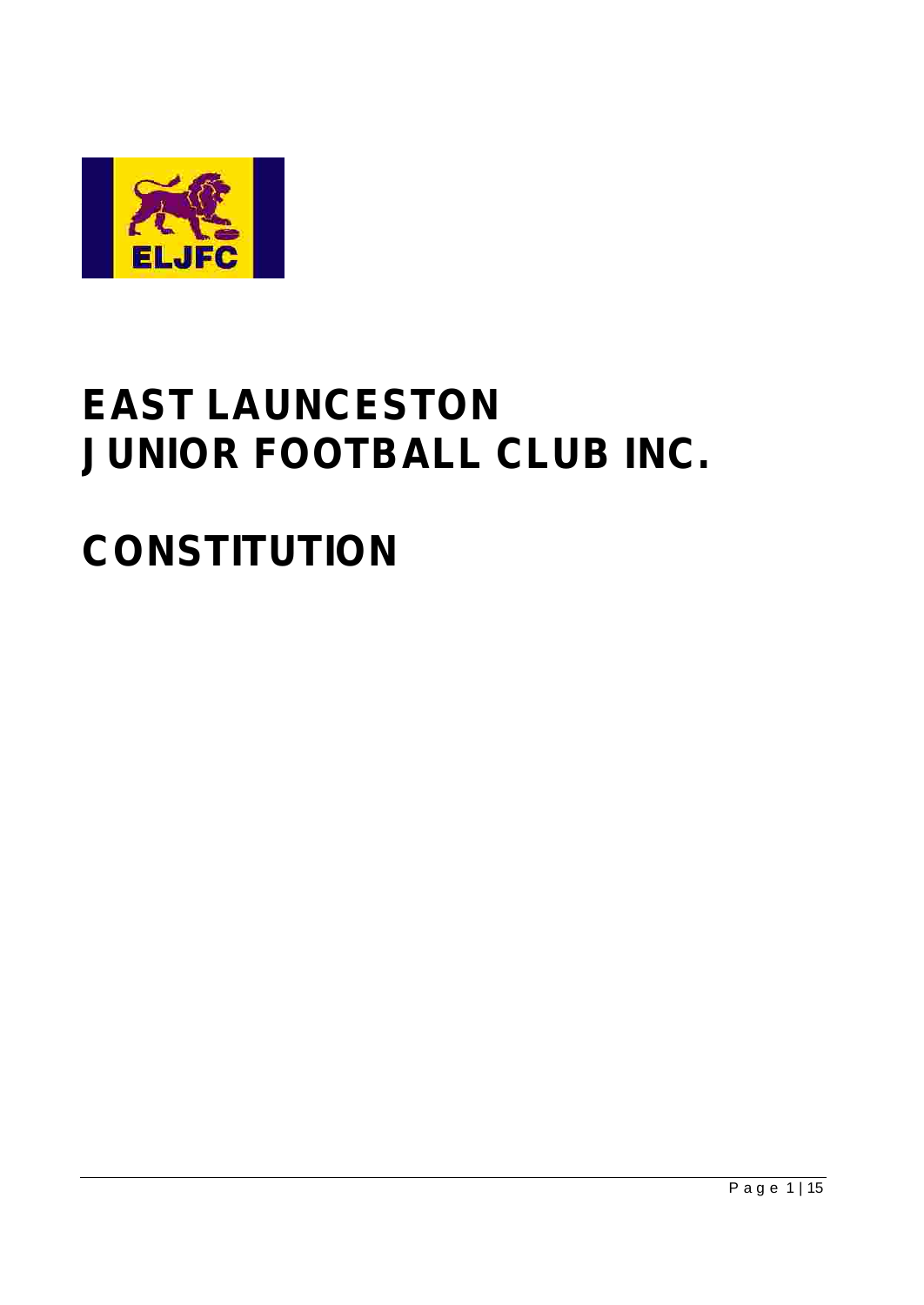## **Table of Contents**

| 1.             |  |
|----------------|--|
| 2.             |  |
| 3.             |  |
| 4.             |  |
| 5.             |  |
| 6.             |  |
| 7 <sub>1</sub> |  |
| 8.             |  |
| 9.             |  |
| 10.            |  |
| 11.            |  |
| 12.            |  |
| 13.            |  |
| 14.            |  |
| 15.            |  |
| 16.            |  |
| 17.            |  |
| 18.            |  |
| 19.            |  |
| 20.            |  |
| 21.            |  |
| 22.            |  |
| 23.            |  |
| 24.            |  |
| 25.            |  |
| 26.            |  |
| 27.            |  |
| 28.            |  |
|                |  |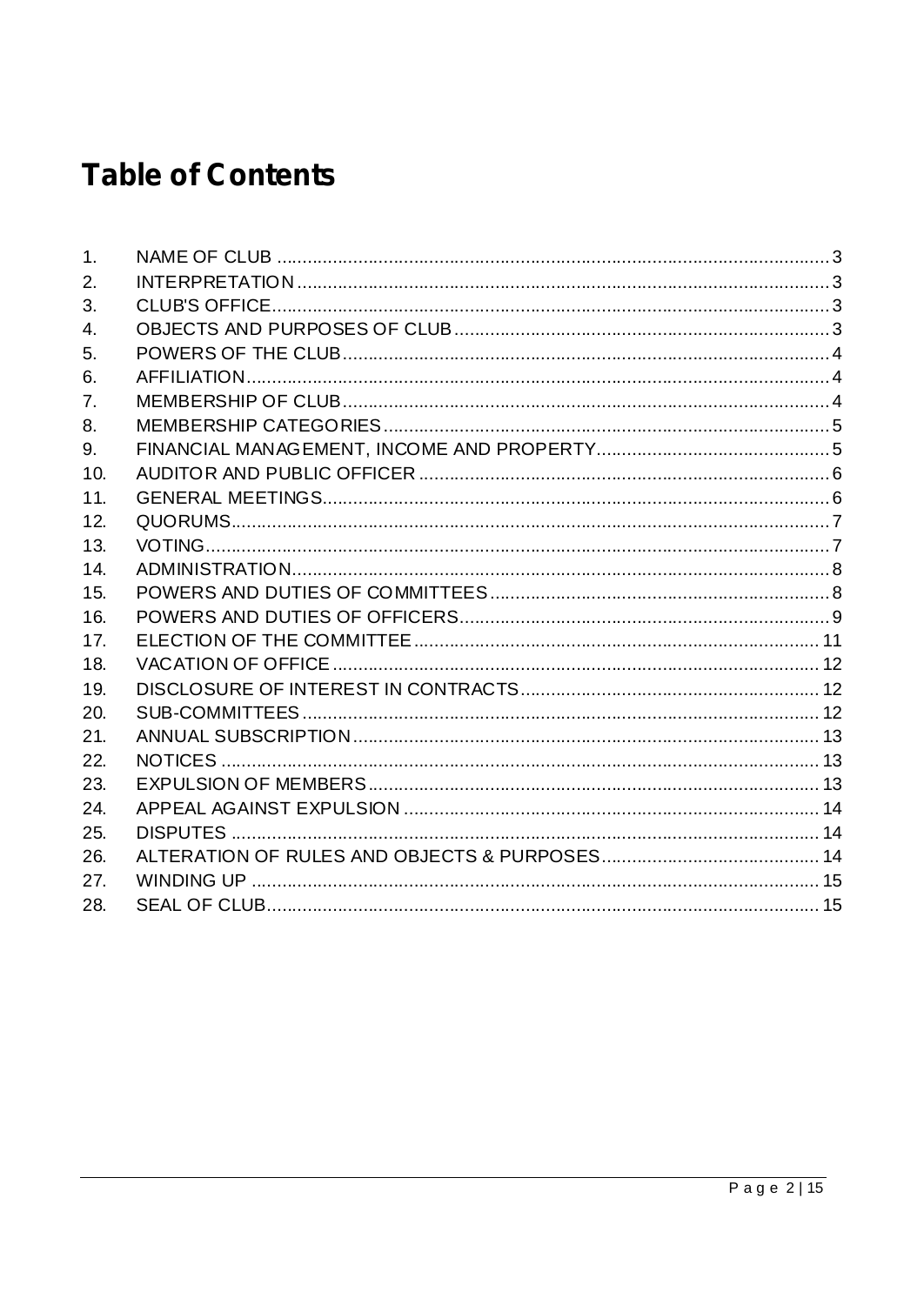## **1. Name of Club**

The name of the Club is as follows: **EAST LAUNCESTON JUNIOR FOOTBALL CLUB INC.**

## **2. Interpretation**

In these rules:

"Act" means the ; *Associations Incorporation Act 1964*

"Club" means the Club referred to in Section 1;

"auditor" means the person appointed as the auditor of the Club under Section 10;

"basic objects of the Club" means the objects and purposes of the Club as stated in an application under Section 7 of the Act for the incorporation of that Club;

"committee" means a committee as defined by the Act;

"general meeting" includes:

- (a) the annual general meeting; and
- (b) any special general meeting.

"ordinary business of the annual general meeting" means the business specified in Section 11.1 relates

"ordinary committee member" means a member of the committee other than members of the executive committee to whom Section 17.1 relates;

"special general meeting" means any general meeting other than the annual general meeting.

Words importing the singular number or plural number shall include the plural number and singular number respectively and words importing a masculine or neuter gender shall include every gender, a reference to statute shall include all statutes amending, consolidating or replacing the statutes referred to.

## **3. Club's Office**

The office of the Club is to be at the following place or any other place the committee determines: Scotch Oakburn College, 85 Penquite Road, Newstead, Tasmania 7250.

## **4. Objects and Purposes of Club**

The Objects and Purposes of the Club are to:

- 4.1 Be an Auskick, Junior and Youth football club of Launceston and the surrounding region. Providing an opportunity for all young footballers to progress along a participation pathway in the Northern Tasmanian Junior Football Association (NTJFA), or any other similar organisation.
- 4.2 Provide a safe, family oriented, development environment for Auskick, Junior and Youth football players. Encouraging players to achieve the highest standard possible while always aiming to maximise participation, teamwork and football skills. Fostering the development of a life-long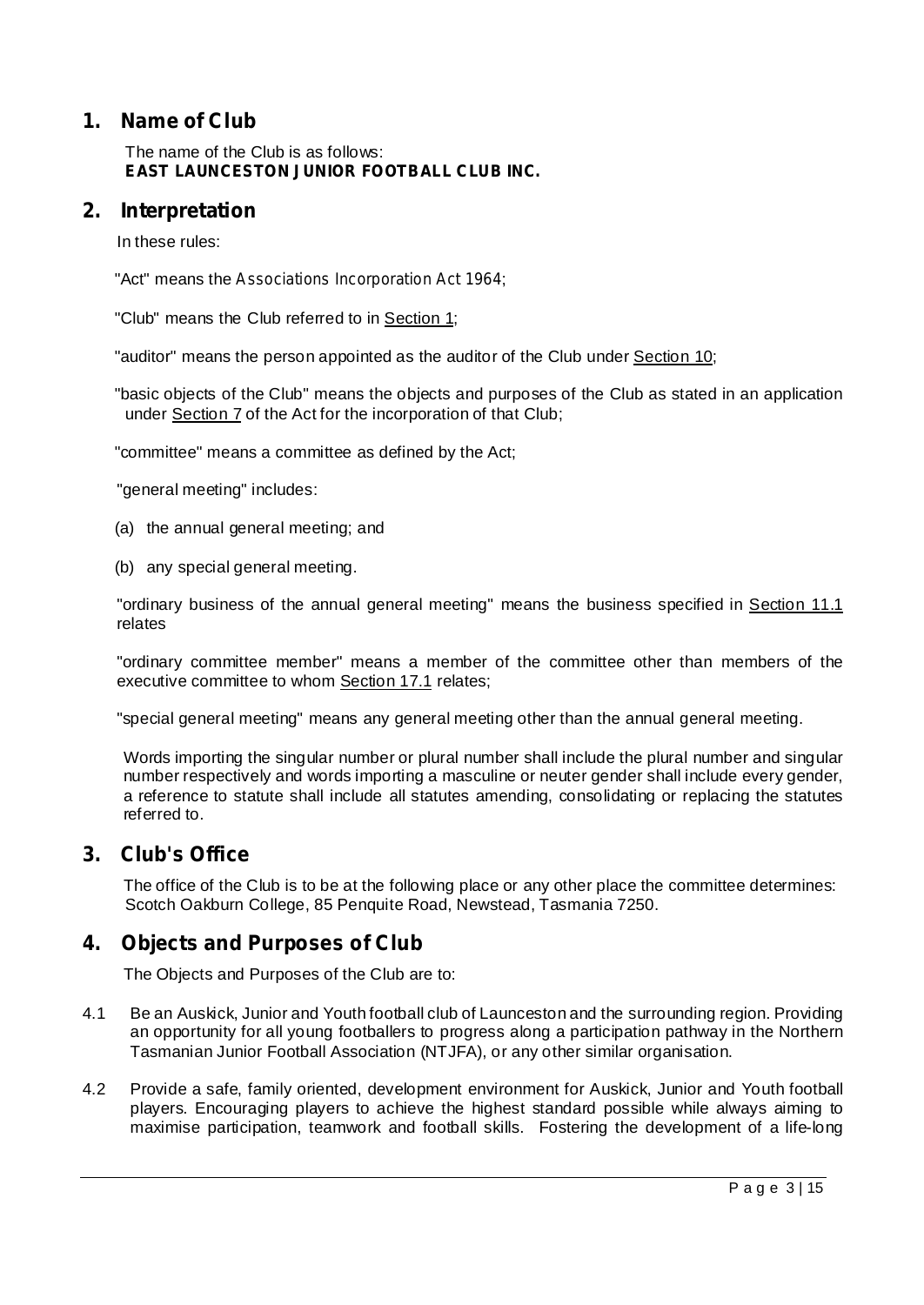appreciation of fitness, leadership, respect, sport and recreation amongst the children/youth within the region.

4.3 Educate and assist the Club's community to participate in sporting activities, and improving facilities for all types of community sport.

## **5. Powers of the Club**

The Club may:

- 5.1 Acquire, hold, deal with and dispose of any real or personal property.
- 5.2 Open and operate bank accounts, invest its money in any security in which trust moneys may be invested, or in any other manner authorised by the rules of the Club.
- 5.3 Borrow money upon such terms and conditions as the Club thinks fit.
- 5.4 Give such security for the discharge of liabilities incurred by the Club as the Club thinks fit.
- 5.5 Appoint agents to transact any business of the Club on its behalf.
- 5.6 Enter into any other contract the Club considers necessary.
- 5.7 Employ person/s to carry out certain duties, and be remunerated accordingly, for such periods as determined by the committee.
- 5.8 Print and publish in any newspapers, periodicals, books, leaflets, electronic media or other documents the committee or the members in a general meeting consider desirable for the promotion of the objects and purposes of the Club.

## **6. Affiliation**

The Club shall:

- 6.1 Be a member of the Northern Tasmanian Junior Football Association (NTJFA), or any other similar Organisation.
- 6.2 Fully support the governing role that the Australian Football League (AFL), AFL Tasmania, and the NTJFA have in relation to football in Tasmania and will adopt the rules and regulations of these bodies or any similar Organisation.
- 6.3 From time to time be affiliated or have partnerships with other Club(s) or Associations, where those arrangements assist the achievement of the objects of the Club.

## **7. Membership of Club**

- 7.1 Membership of the Club shall be conferred on any approved person who applies and pays an ordinary or player membership fee. The fee will be determined by the Executive Committee, for the period expiring at the annual general meeting succeeding the date of payment.
- 7.2 A proportion of the player registration fee determined by the committee constitutes the player's parent/guardian as a member. The parent/guardian member is the number one (1) parent/guardian listed at time of the player's registration. In the event of multiple players being registered from one (1) family, the fee will be apportioned to the oldest player registration.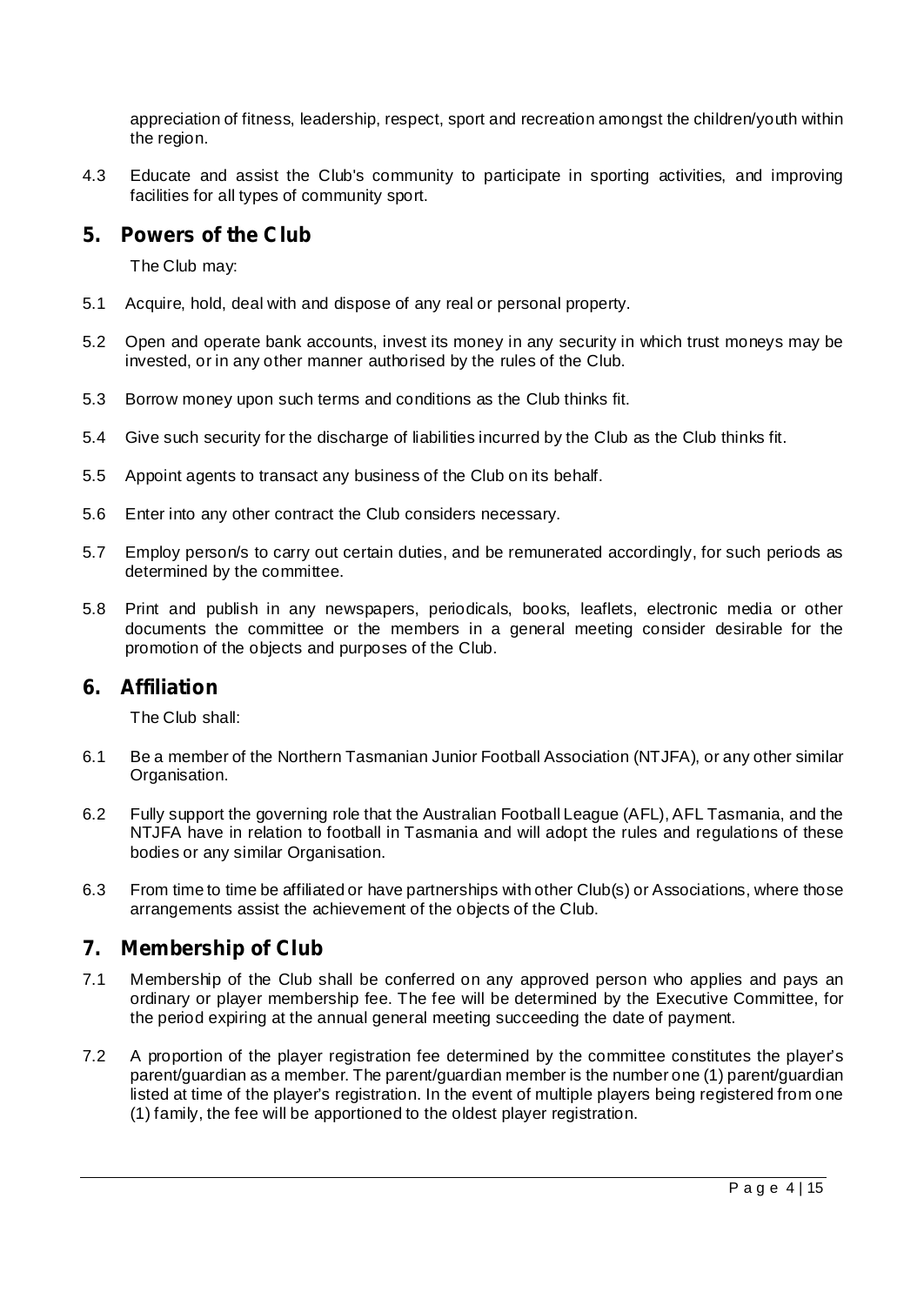- 7.3 Where membership is not conferred by the decision of the Club committee the applicant will be advised in writing.
- 7.4 Each approved and financial Member shall be bound by the Constitution and By-laws of the Club.
- 7.5 The member becomes liable for such fees and subscriptions as may be fixed by the Club.
- 7.6 The member becomes entitled to all advantages and privileges of membership.

## **8. Membership Categories**

- 8.1 Ordinary Member: Any person who is a financial member of the Club is entitled to hold any office and enjoy the privileges of the Club.
- 8.2 Player Member: Any registered player of the Club may enjoy appropriate privileges of the Club, but may not have voting rights nor be entitled to hold any office.
- 8.3 Parent/Guardian Member: Any parent/guardian of a registered player of the Club and who is a financial member of the Club is entitled to hold any office and enjoy the privileges of the Club.
- 8.4 Honorary Life Membership: The Committee may recommend at the annual meeting that a Member who has given outstanding service to the Club be elected as an Honorary Life Member. The committee may adopt such recommendation and elect that member an Honorary Life Member. The committee shall have the discretion to decide what constitutes outstanding service. A record of life membership is to be recorded in club By-Laws and on the Club honour board and updated whenever a new member is elected.
- 8.5 Patron: The Club may at its discretion appoint a Patron of the Club for such period as may be deemed necessary. The Patron shall not be eligible to vote unless they are a current member of the Club under an appropriate category of membership.
- 8.6 Vice Patron(s): The Club may at its discretion appoint Vice Patron(s) of the Club for such period as may be deemed necessary. The Vice Patron(s) shall not be eligible to vote unless they are a current member of the Club under an appropriate category of membership.
- 8.7 The Club shall maintain an up to date register of members of the Club that may, from time to time and where no breach of relevant privacy laws occur, be available for inspection by members.
- 8.8 A person:
	- (a) becomes a member of the Club when his or her name is entered in the register of members; and
	- (b) ceases to be a member of the Club when his or her name is removed from the register of members.

## **9. Financial Management, Income and Property**

- 9.1 The Club shall:
	- (a) Receive all monies due and pay funds from a bank account, as appointed by the committee, in the name of the East Launceston Junior Football Club Incorporated.
	- (b) Ensure that a correct record of all receipts and payments are kept; and pay all accounts duly passed for payment by the committee.
	- (c) Establish and record expenditure of Petty Cash as authorised by the committee.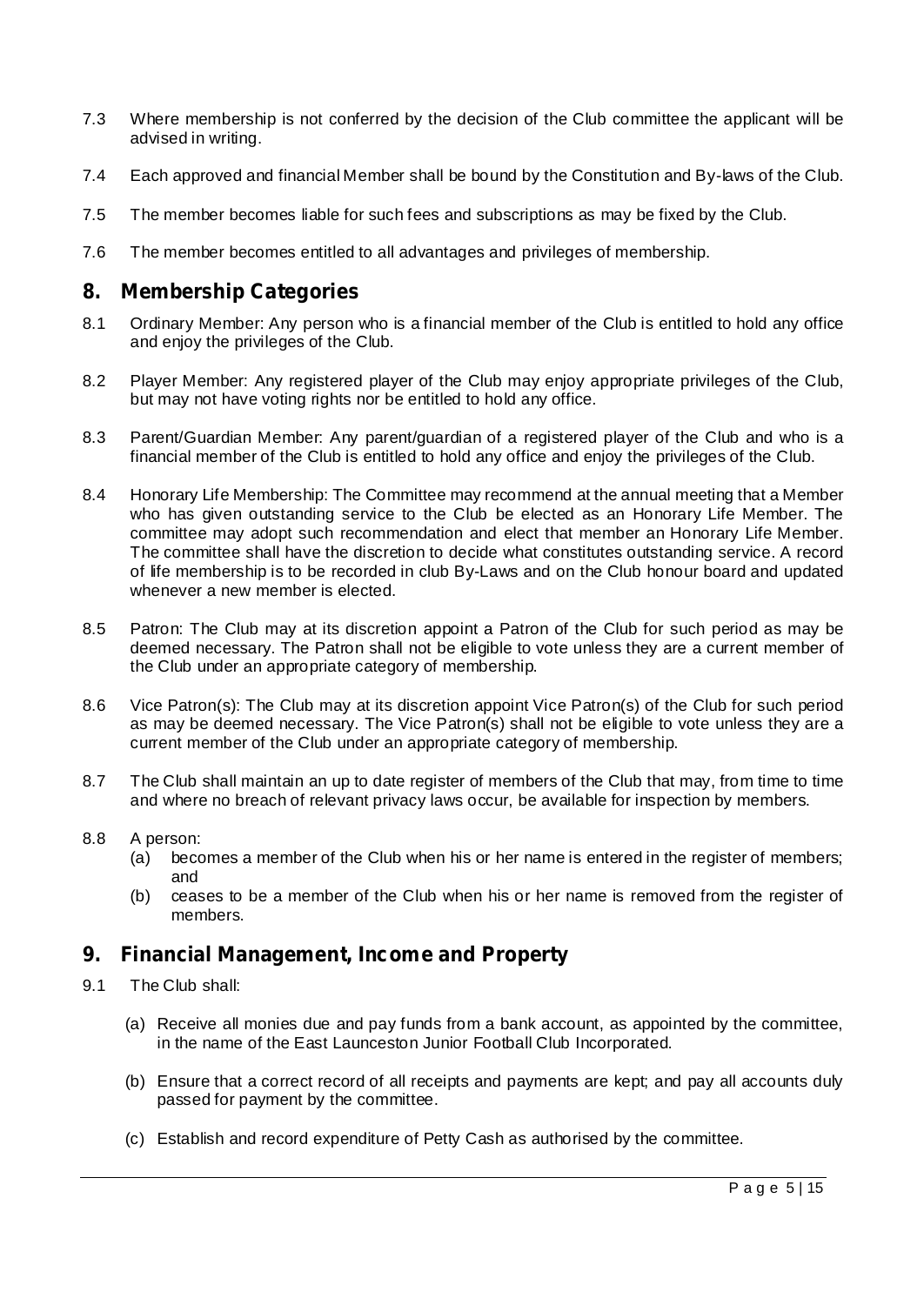- (d) Present a statement showing the financial position at committee meetings or as required by the committee.
- (e) Present a statement of Income and Expenditure and Assets and Liabilities to the annual general meeting. The Auditors report shall be attached to such financial report.
- (f) Nominate a maximum level of expenditure that an officer can incur on behalf of the club before authorisation is required by the committee.
- 9.2 All payments made from the Club's bank accounts must be approved by a second authorised committee member.
- 9.3 The financial year of the Club shall end on 30 September each year. The accounts, books and all financial records of the Club shall be audited each year.
- 9.4 The income and property of the Club shall be applied solely towards the promotion of the objects and purposes of the Club and no portion thereof shall be paid or transferred to any member of the Club unless the payment is made in accordance with this rule.
- 9.5 The Club, under the approval of the Committee, may pay a servant or member of the Club:
	- (a) remuneration in return for services or goods supplied to the Club; or
	- (b) remuneration that constitutes a reimbursement for out-of-pocket expenses incurred on behalf of the Club.

## **10. Auditor and Public Officer**

- 10.1 The annual general meeting shall elect or appoint an Auditor for the purpose of examining and auditing all the books and accounts of the Club annually, and who has the power to call for all books, papers, accounts, receipts of the Club and report thereon to the annual general meeting.
- 10.2 The annual general meeting shall elect or appoint a Public Officer for the Club.

## **11. General Meetings**

- 11.1 Annual General Meeting (AGM):
	- (a) The Club shall hold an AGM in accordance with the Associations Incorporation Act for the purpose of receiving the Annual Report and Audited Financial Statement, the election of Officers and dealing with any other business. The AGM must be held within a period of five (5) months after the end of the financial year.
	- (b) The date, time and place of the meeting shall be advertised in at least one (1) of the local daily newspapers and/or any form of electronic media at least fourteen (14) days prior to the AGM.
	- (c) The financial year-ends on the last day of September each year.
	- (d) All financial members of the Club may attend the AGM.
- 11.2 Special General Meeting:

Special general meetings may be called by:

(a) the Committee; or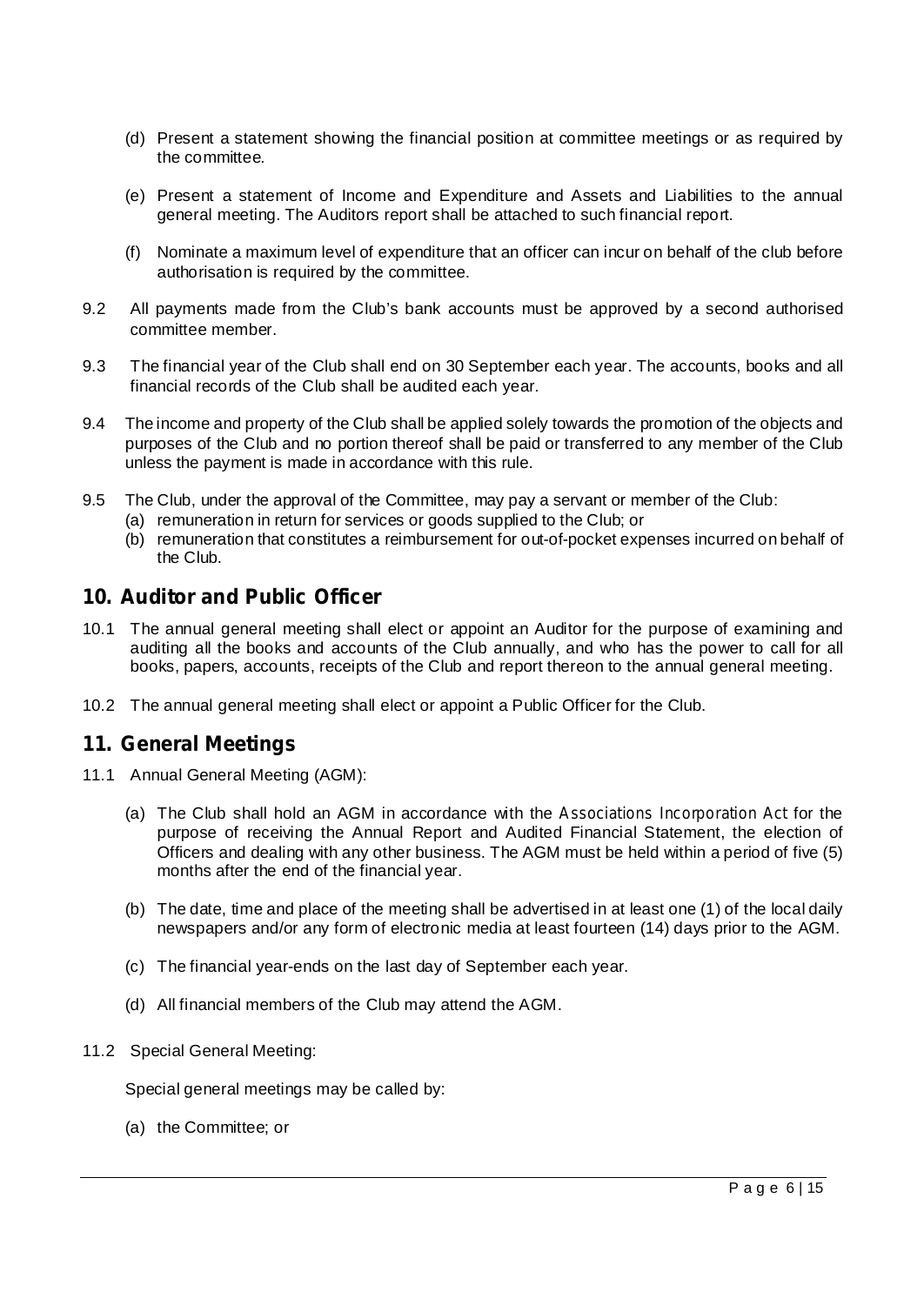- (b) the President upon receiving a requisition setting forth the objects of the meeting signed by Seven (7) financial members of the Club.
- (c) The President shall give one (1) weeks' notice of a special general meeting by advertising the objects of the meeting in one (1) of the local daily newspapers and/or any form of electronic media. Such meeting shall be held within twenty one (21) days from the date of such requisition and will only deal with the specified business.

## **12. Quorums**

- 12.1 Five (5) members of the committee eligible to vote shall form a Quorum at any meeting of the committee.
- 12.2 Seven (7) members shall form a Quorum at a general meeting.
- 12.3 Seven (7) members shall form a Quorum at an annual general meeting, but in the event that no quorum can be achieved the meeting shall adjourn for one (1) week and in the event that a quorum is not achieved at the subsequent meeting, the meeting shall be dissolved.
- 12.4 The decisions of the majority of such members present shall be the decisions of the meeting except if a special resolution is required in accordance with these Rules or by law.

## **13. Voting**

General Requirements

- 13.1 Each voting member has 1 vote on any matter decided by the meeting. Even if an executive member holds more than 1 position on the committee, they still have only 1 vote. For example, if a person is both a secretary and a treasurer they only have 1 vote on the committee.
- 13.2 Any resolution or other matter decided by the meeting shall be determined by a show of hands unless any two (2) members demand a poll. Any poll is to be taken at any time before the close of the meeting in the manner that the chairperson determines and is taken to be the resolution of the meeting on that question.
- 13.3 To vote, a voting member must be present at the meeting.
- 13.4 If a member has a direct or indirect interest in a matter to be decided by the meeting, and this could affect the way they do their duties they must disclose this to the committee. The committee without the member present must determine whether in the opinion of the committee a conflict exists, and if so, he/she cannot participate in any discussion and must not vote on the issue.
- 13.5 A motion is passed at a meeting if a majority of the voting members present (and entitled to vote) is in favour of the motion. If there is a tied vote the chair has a casting vote.
- 13.6 Voting powers at the annual general meeting and special general meetings:
	- (a) Voting must be in accordance with Section 13.1.
	- (b) Ballot is to be conducted for all positions.
- 13.7 Voting powers of the committee
	- (a) Voting must be in accordance with Section 13.1.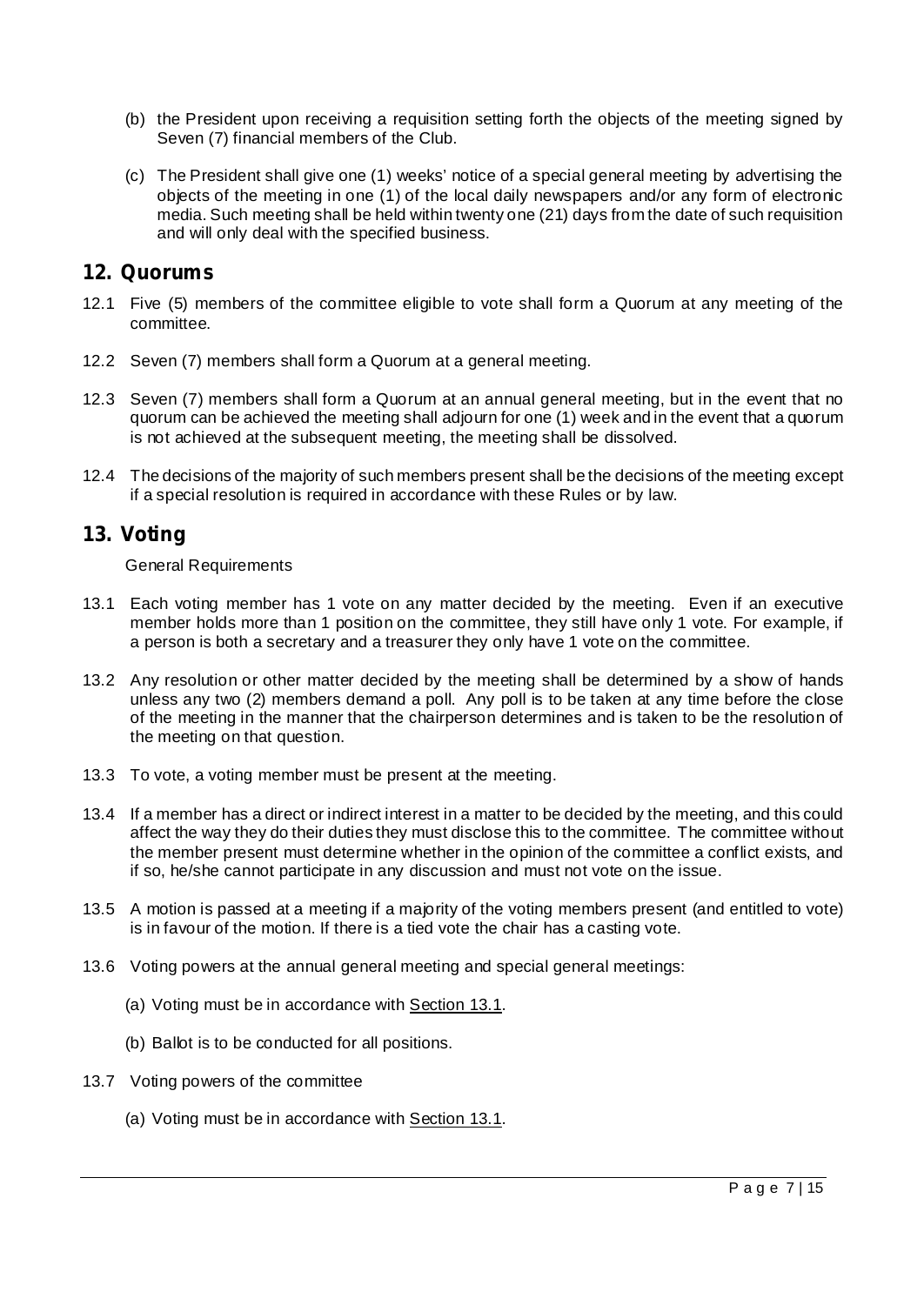(b) The committee can make decisions without holding a formal committee meeting. To vote outside a committee meeting, notice of the motion must be given to all committee members. They must vote on the motion in writing, email reply is considered in writing.

## **14. Administration**

- 14.1 The Club shall be managed by a committee comprised of a President, Vice President(s) (maximum of 2), Secretary, Treasurer and Registrar, all of whom will collectively be called the "Executive of the Committee" and are considered Office Bearers of the club. All of whom will be elected annually at an AGM.
- 14.2 Management of the Club shall be vested in the executive committee all of whom will be elected / appointed by the members at the AGM.
- 14.3 In addition to the Executive Committee there will be a Registrar, Public Officer and at least Five (5) other Committee persons, including up two (2) representatives of Scotch Oakburn College, all of whom will be elected annually at an AGM.
- 14.4 Committee members must be 18 years of age or older and members of the Club.
- 14.5 In the event of a resignation of any committee persons the committee may elect to approach a person suitable to fill the vacancy for the remainder of the year (providing this person is a financial member), with the exception of the President's Office, whose position must be filled by one (1) vice president, voted by the committee, in an acting capacity for the remainder of the year.
- 14.6 Where a person is approached to fill a vacancy on the committee the person must be elected as per Section 13. The vote must be a majority for the person to be elected to the vacant position.
- 14.7 A member may attend a committee meeting by invitation of a committee member; the member has no voting rights and may only be an observer.
- 14.8 A person can hold more than one position on the committee at any one time, but will only have one (1) voting right.
- 14.9 Each officer of the Club is to hold office until the following annual general meeting and is eligible for re-election.

## **15. Powers and Duties of Committees**

- 15.1 Executive Committee
	- (a) The Executive Committee shall consist of the President, Vice President(s), Secretary, Treasurer and Registrar.
	- (b) Should any urgent matters arise, and it is impracticable to refer the matters to a committee meeting, the Executive Committee shall have the power to deal with such matters. The President shall seek the opinion of all available Executive Committee members and shall act in such a manner as the majority of such members approve. In the event of there being no majority the President shall call a meeting of the Executive Committee to decide on the matter.
	- (c) The Executive Committee has the power to waive or reduce registration or subscription fees, where members' personal circumstances warrant consideration. The decision of the Executive is to remain confidential, and on request from the committee, can use its' discretion to reveal de-identified information only.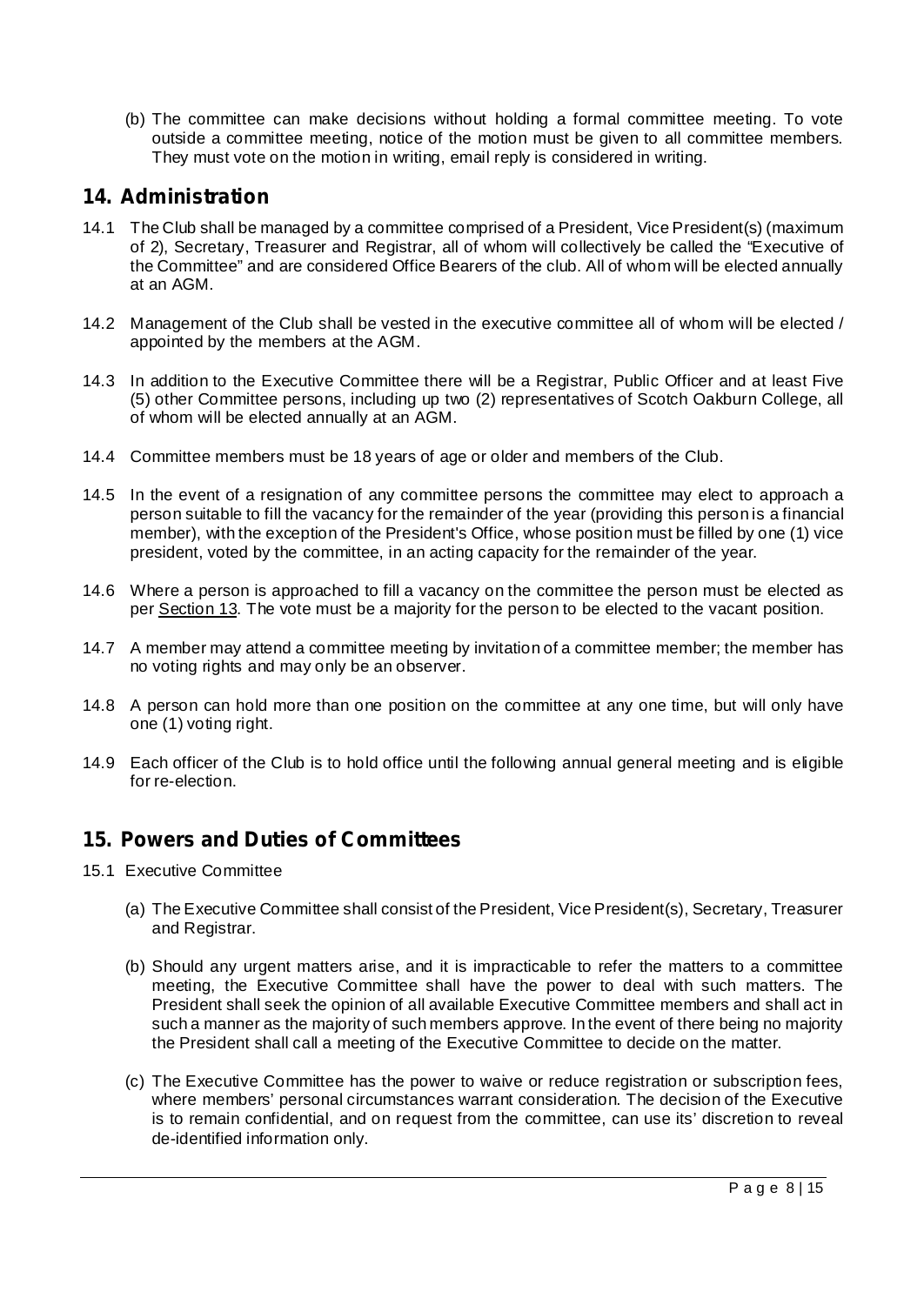#### 15.2 Committee

The committee subject to the control by members as shown in the minutes shall have the following powers to manage the affairs of the Club. The Executive Committee shall be deemed to be part of the committee. The duties include:

- (a) Controlling, superintend and manage its officers, members and funds.
- (b) Controlling the finances of the Club.
- (c) Arbitrating on any disputes which may arise between teams or members thereof in connection with football and to determine any matters referred to it by any team or member.
- (d) Dealing with, as it deems necessary, any team or member that the committee determines is functioning in a manner detrimental to the welfare of football.
- (e) Filling any vacancy that may arise on the committee in accordance with Section 18.
- (f) Determining the membership and playing fees of the Club.
- (g) Approving variations of registration payments and membership where circumstances have been identified by the Executive Committee.
- (h) Demanding an audit of the books and accounts of the Club at any time.
- (i) Meeting as often as required to ensure satisfactory functioning of the club.
- (j) Appointing from time to time sub-committees for matters of special interest that may require particular attention.
- (k) Determine by-laws and amend them from time to time.

## **16. Powers and Duties of Officers**

### 16.1 President

The President shall:

- (a) Take the Chair at all club meetings, if available to do so.
- (b) Maintain the impartiality of the chair.
- (c) Conform to the rules of meeting procedure and maintain order throughout the meeting.
- (d) Decide that a quorum is present.
- (e) Explain the objects of the meeting if one is called to consider special matters.
- (f) Announce all other business matters of the meeting.
- (g) Decide points of order and points of privilege or priority.
- (h) In the event of a ballot being required, announce the method of voting, and have one (1) ordinary vote, and in the event of an equality of votes, exercise his/her right to a casting vote.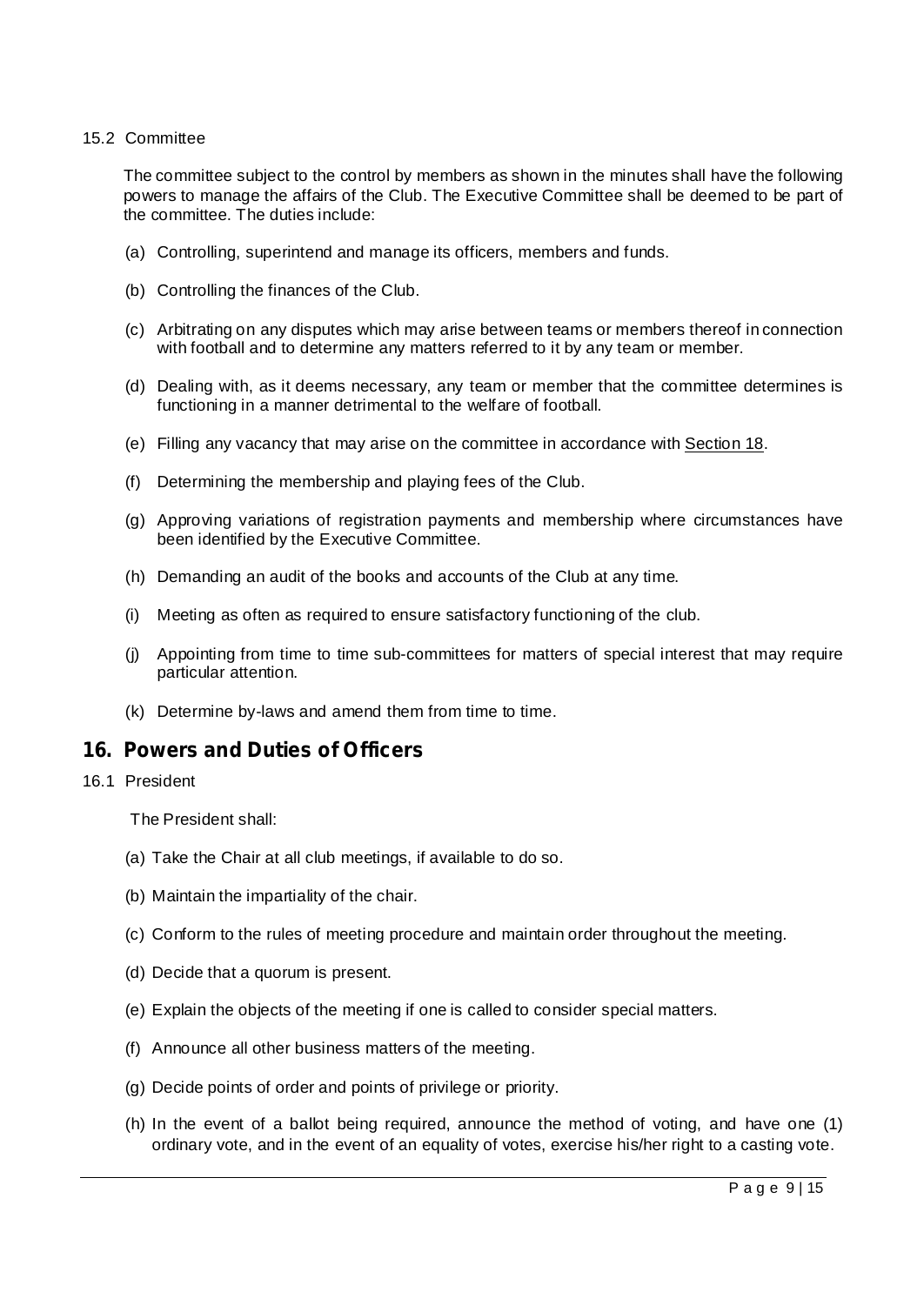- (i) Be an authorised signing officer of the Club.
- (j) Be authorised to confirm electronic transactions if required.
- (k) Represent the Club at functions as may be required.
- (l) Present an Annual Report at the AGM.
- (m)Perform any other duties committed to him/her by these rules.

#### 16.2 Vice President(s):

The Vice President(s) shall:

- (a) Act as Chair of meetings when the President is not available.
- (b) Be an authorised signing officer of the Club.
- (c) Be authorised to confirm electronic transactions if required.
- (d) Perform any other duties committed to him/her by these rules.

#### 16.3 Secretary

The Secretary shall:

- (a) Convene all meetings of the Club.
- (b) Give notice for the calling of all meetings as provided in these rules.
- (c) Take true records of the proceedings of all meetings.
- (d) Attend to all correspondence.
- (e) Be an authorised signing officer of the Club cheques.
- (f) Be authorised to confirm electronic transactions if required.
- (g) Perform any other duties committed to him/her by these rules.

#### 16.4 Treasurer

The Treasurer shall:

- (a) Receive all monies due to the Account of the Club and pay same into the Bank from time to time as appointed by the committee to an Account(s) in the name of the East Launceston Junior Football Club Incorporated.
- (b) Keep a correct account of all receipts and payments; and shall ensure all accounts are duly paid.
- (c) Ensure all payments made from the Clubs bank accounts must be authorised by a second authorised committee member.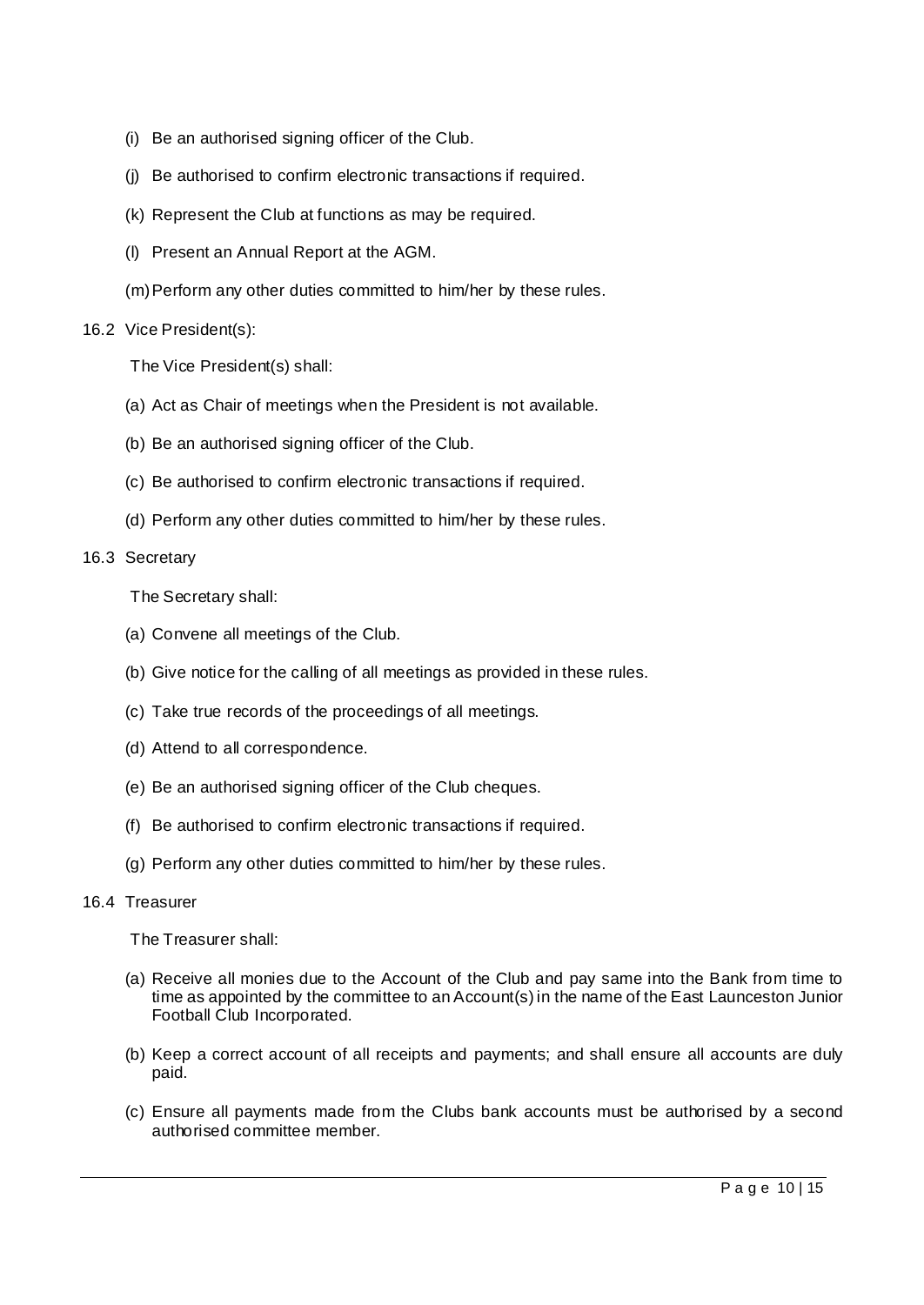- (d) Present a statement showing the financial position of the Club at committee meetings.
- (e) Present a statement of Income and Expenditure and Assets and Liabilities to the annual general meeting. The Auditors report shall be attached to such financial report and submitted to the Department of Justice in conjunction with the Annual Return of Association.

#### 16.5 Registrar

The Registrar shall:

- (a) Registrar all players and Club officials as required for participation in competition.
- (b) Ensure player eligibility by obtaining accurate player information including proof of age.
- (c) Assist players and other clubs when transferring to and from the Club.
- (d) Maintain an up to date register of players, members, life members and sponsors.

#### 16.6 Auditor

An appointed Auditor shall examine and audit all the books and accounts of the Club annually and has the power to call for all books, papers, accounts and receipts of the Club and report to the AGM.

#### 16.7 Public Officer

The Public Officer for the Club may be the Secretary or another member of the Executive Committee.

#### 16.8 The Committee

The committee consists of:

- (a) the Executive Officers of the Club;
- (b) a Public Officer; and
- (c) at least five or more other members, including up to two Scotch Oakburn College (SOC) Representatives.

## **17. Election of the Committee**

- 17.1 Nominations of candidates for election as officers of the Club or as ordinary committee members are to be made in writing signed by 2 members of the Club and accompanied by the written consent of the candidate (which may be endorsed on the nomination) and delivered to the public officer of the Club at least 10 days before the date fixed for the holding of the annual general meeting.
- 17.2 If insufficient nominations are received to fill all vacancies on the committee the candidates nominated are taken to be elected; and further nominations are to be received at the AGM.
- 17.3 If the number of nominations received is equal to the number of vacancies to be filled, the persons nominated are taken to be elected.
- 17.4 If the number of nominations exceeds the number of vacancies to be filled, a ballot is to be held.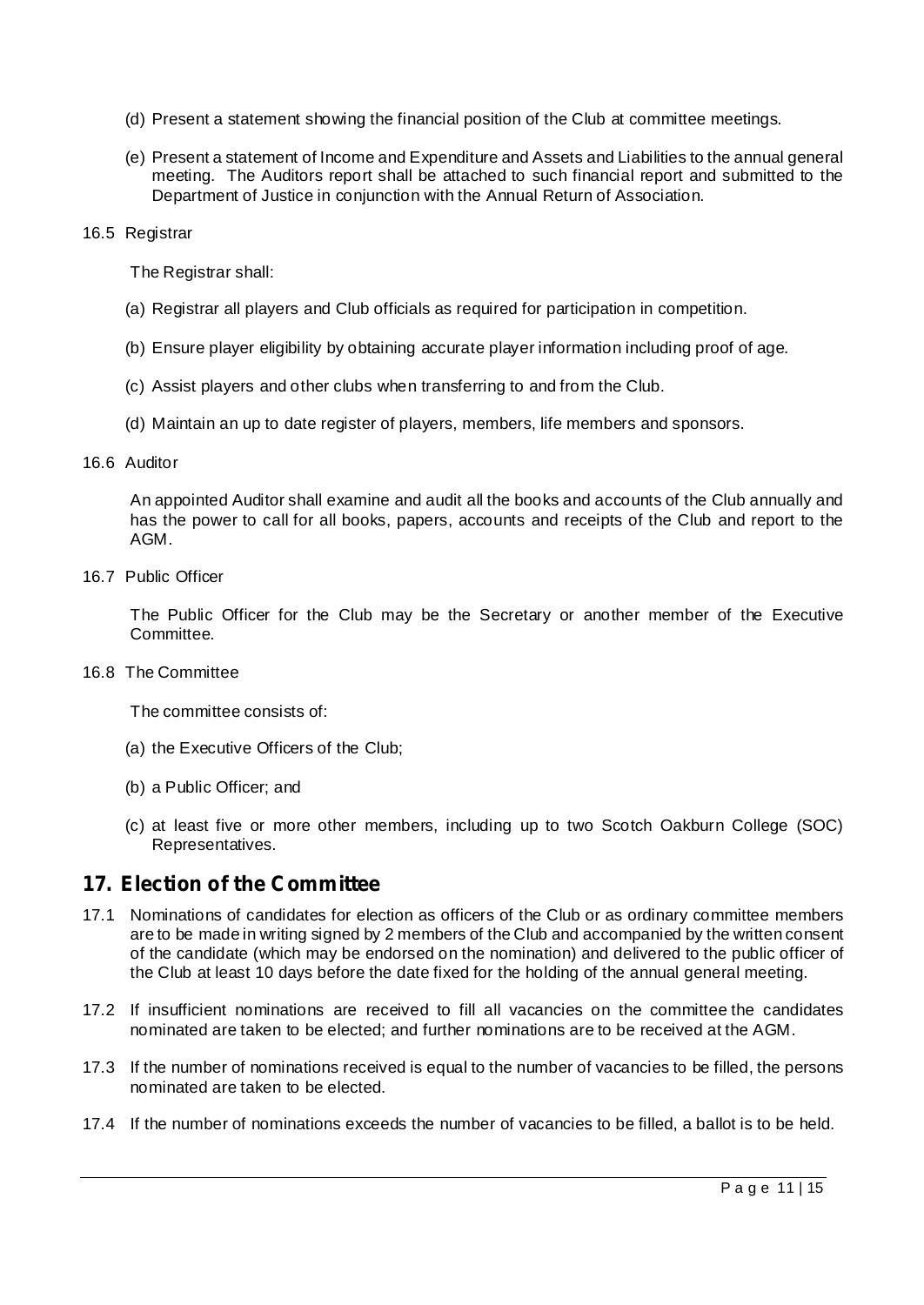17.5 The ballot for the election of officers and ordinary committee members is to be conducted at the annual general meeting in the usual manner as directed by the committee.

## **18. Vacation of Office**

For the purpose of these rules, the office of an officer of the Club or of an ordinary committee member becomes vacant if the officer or committee member:

- (a) dies,
- (b) becomes bankrupt or applies to take or takes advantage of any law relating to bankrupt or insolvent debtors, or compounds with his/her creditors, or makes any assignment of his/ her estate for their benefit,
- (c) becomes of unsound mind,
- (d) resigns office in writing addressed to the committee,
- (e) ceases to be resident in the State,
- (f) fails, without leave granted by the committee, to attend 3 consecutive meetings of the committee,
- (g) ceases to be a member of the Club,
- (h) fails to pay all arrears of subscription due, within 14 days after receiving a notice in writing signed by the public officer stating that he or she has ceased to be a financial member of the Club.

#### **19. Disclosure of Interest in Contracts**

- 19.1 A member of the committee who is interested in any contract or arrangement made or proposed to be made with the Club is to disclose the interest:
	- (a) at the first meeting of the committee at which the contract or arrangement is first taken into consideration, if the interest then exists; or
	- (b) in any other case, at the first meeting of the committee after the acquisition of the interest.
	- (c) If a member of the committee becomes interested in a contract or arrangement after it is made or entered into, he or she if to disclose the interest at the first meeting of the committee after he or she becomes interested.
- 19.2 A member of the committee is not to vote as a member of the committee in respect of any contract or arrangement in which he/she is interested.

## **20. Sub-Committees**

- 20.1 The committee may appoint a sub-committee from the committee or other members of the club and will:
	- (a) Prescribe the powers and functions of that sub-committee.
	- (b) If required co-opt any person as a member of a sub-committee without voting rights, whether or not the person is a member of the Club.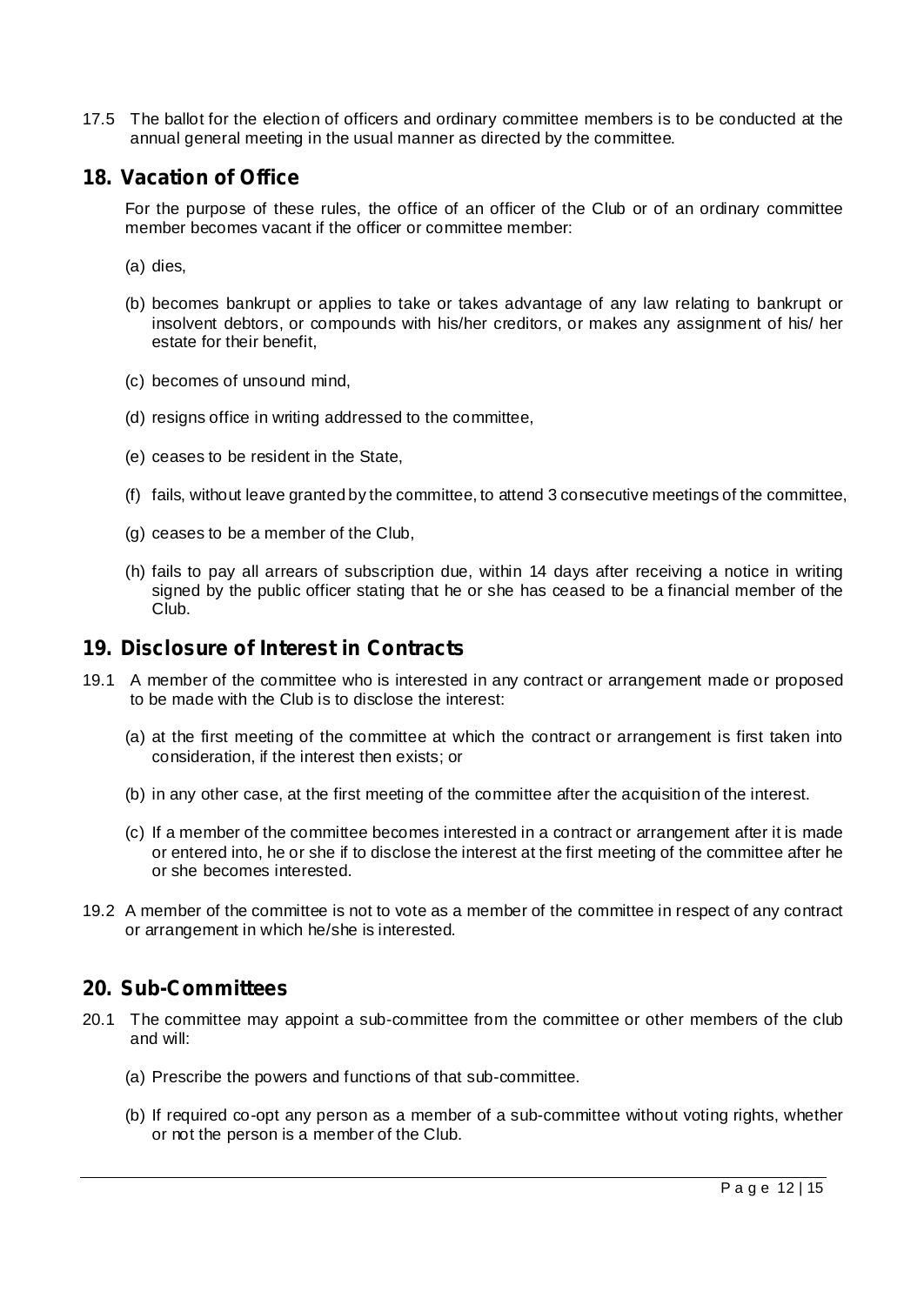- (c) Determine a quorum at a meeting of the sub-committee is a majority of members.
- 20.2 The public officer will:
	- (a) convene meetings of the sub-committee; and
	- (b) give notice of meetings to each member of the sub-committee.

## **21. Annual Subscription**

- 21.1 The annual subscription and date payable by members is to be as determined by the committee from year to year.
- 21.2 The annual subscription may be altered by the members by special resolution.
- 21.3 The financial year of the Club is the period beginning on 1st October in one year and ending on the 30<sup>th</sup> September the next following year.

## **22. Notices**

A notice may be served by or on behalf of the Club on any member personally:

- (a) by sending it through the post in a prepaid envelope addressed to the member at his or her usual or last-known address; or
- (b) by email.

## **23. Expulsion of Members**

- 23.1 The committee may expel a member from the Club if, in the opinion of the committee, the member is guilty of:
	- (a) Providing false or inaccurate statements in their application for membership.
	- (b) Breaching any rule, regulation or by-law of the Club.
	- (c) Committing any act detrimental to the Club or the reputation of the Club.
- 23.2 The expulsion of a member under Section (23.1) does not take effect until whichever of the following is the later date:
	- (a) the expiration of 14 days after the service on the member of a notice under Section (23.2(b)); or
	- (b) if the member exercises his or her right of appeal under this rule, the conclusion of the special general meeting convened to hear the appeal.
- 23.3 If the committee expels a member from the Club, the public officer of the Club, without undue delay, is to cause to be served on the member a notice in writing, or email stating that the committee has expelled the member and:
	- (a) specifying the grounds for the expulsion; and
	- (b) informing the member of a right to appeal against the expulsion under Section 24.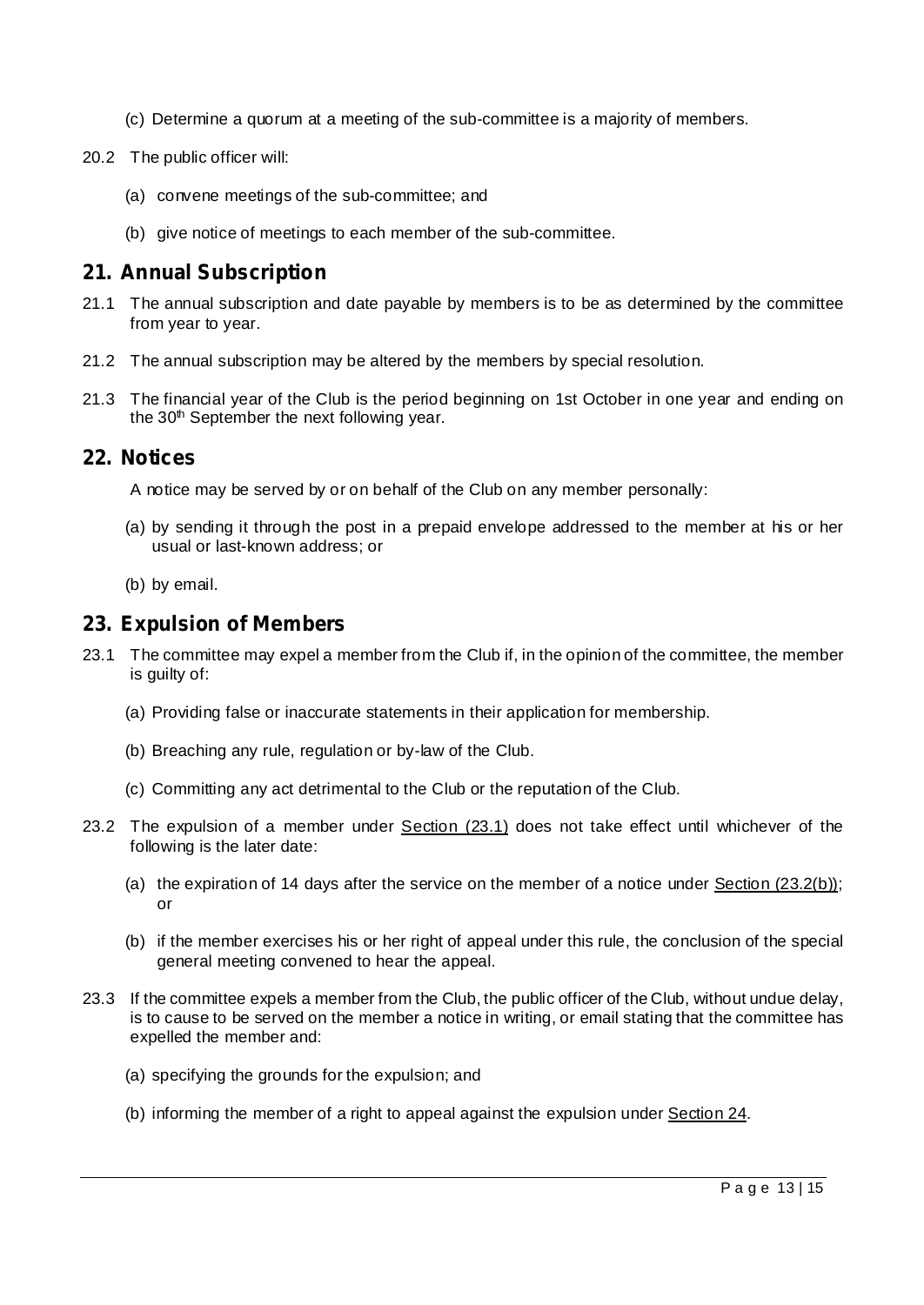## **24. Appeal against Expulsion**

- 24.1 A member may appeal against an expulsion under Section 23 by delivering or sending by post to the public officer of the Club, within 14 days after the service of a notice under Section 23.4, a requisition in writing demanding the convening of a special general meeting for the purpose of hearing the appeal.
- 24.2 On receipt of a requisition:
	- (a) the public officer is to immediately notify the committee of its receipt; and
	- (b) the committee is to cause a special general meeting of members to be held within 21 days after the date on which the requisition is received.
- 24.3 At a special general meeting convened for the purpose of this rule:
	- (a) no business other than the question of the expulsion is to be transacted; and
	- (b) the committee may place before the meeting details of the grounds of the expulsion and the committee's reasons for the expulsion; and
	- (c) the expelled member is to be given an opportunity to be heard; and
	- (d) the members present are to vote by secret ballot on the question whether the expulsion should be lifted or confirmed.
- 24.4 If at the special general meeting a majority of the members' present vote in favour of the lifting of the expulsion:
	- (a) the expulsion is to be taken to have been lifted; and
	- (b) the expelled member is entitled to continue as a member of the Club.
- 24.5 If at the special general meeting a majority of the members present vote in favour of the confirmation of the expulsion:
	- (a) the expulsion takes effect; and
	- (b) the expelled member ceases to be a member of the Club.

## **25. Disputes**

- 25.1 A dispute between a member of the Club in the capacity as a member and the Club is to be determined by arbitration in accordance with the provisions of the Commercial Arbitration Act 1986.
- 25.2 This rule does not affect the operation of Section 24.

## **26. Alteration of Rules and Objects & Purposes**

- 26.1 The Rules of the Club may be altered only by special resolution.
- 26.2 The Objects and Purposes may be altered only by special resolution.
- 26.3 The process of altering the Rules and/or Objects and Purposes must comply with the directives of the Associations Incorporation Act and any other relevant regulations.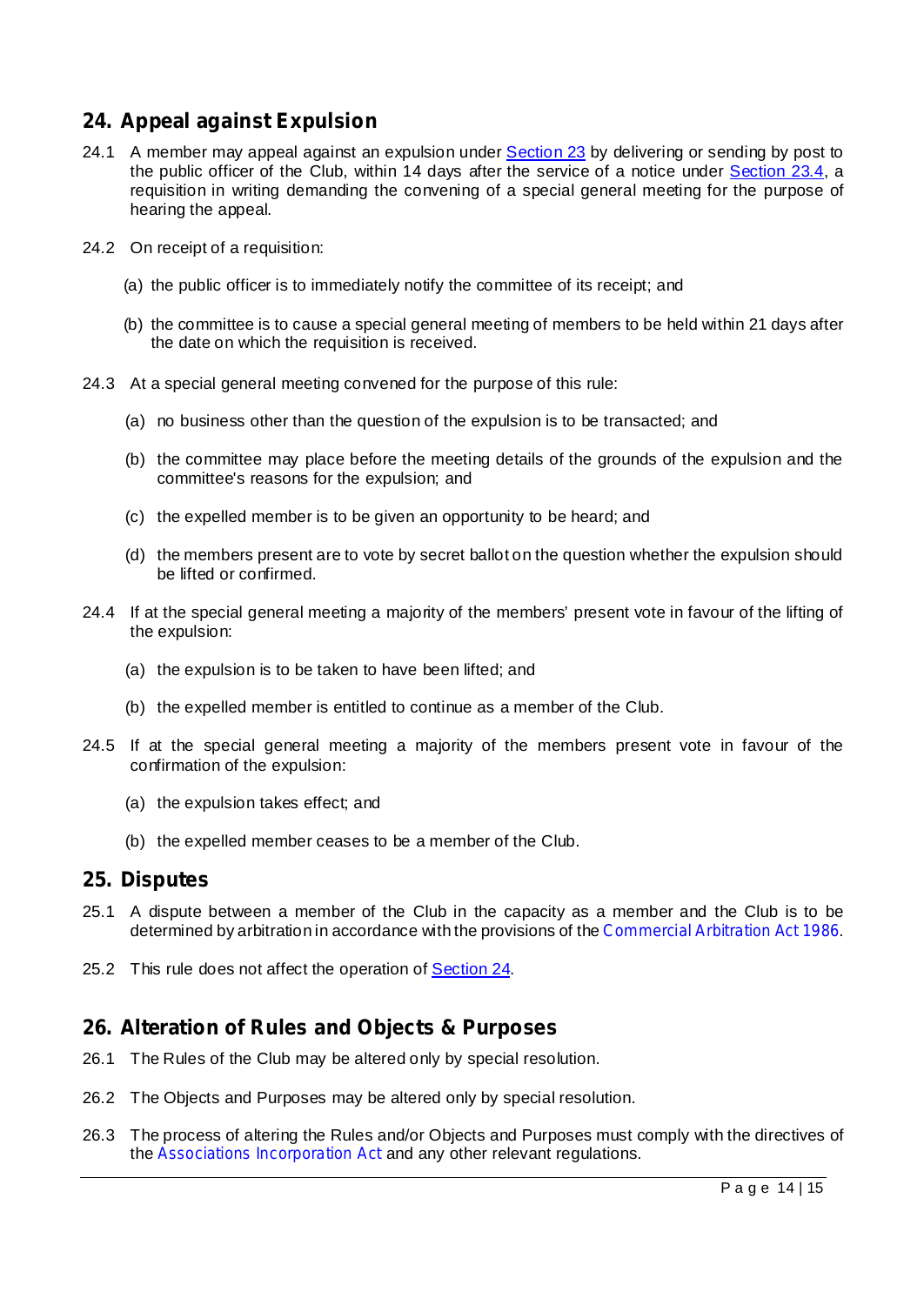## **27. Winding Up**

- 27.1 The winding up of the Club must comply with the relevant Act(s) and any other relevant regulations.
- 27.2 Dissolution:

If on the winding up of the Club, any property of the Club remains after satisfaction of the debts and liabilities of the Club and the costs, charges and expenses of that winding up, that property shall be distributed:

- (a) To another incorporated Club/Association having objects similar to those of the East Launceston Junior Football Club.
- (b) For charitable or benevolent purposes, as the case requires, shall be determined by resolution of the members.
- (c) If on the winding up of the Club all debts and liabilities are not satisfied, then all members of the Club may become liable to pay a fee of no greater than \$5.

## **28. Seal of Club**

- 28.1 The seal of the Club is to be in the form of a rubber stamp, inscribed with the name of the Club encircling the word "Seal".
- 28.2 The seal of the Club is not to be affixed to any instrument except by the authority of the committee.
- 28.3 The affixing of the seal is to be attested by the signatures of:
	- (a) two (2) members of the committee; or
	- (b) one (1) member of the committee and the public officer of the Club or any other person the committee may appoint for that purpose.
- 28.4 Attestation under **Section (3)** is sufficient for all purposes that the seal was affixed by authority of the committee.
- 28.5 The seal is to remain in the custody of the public officer.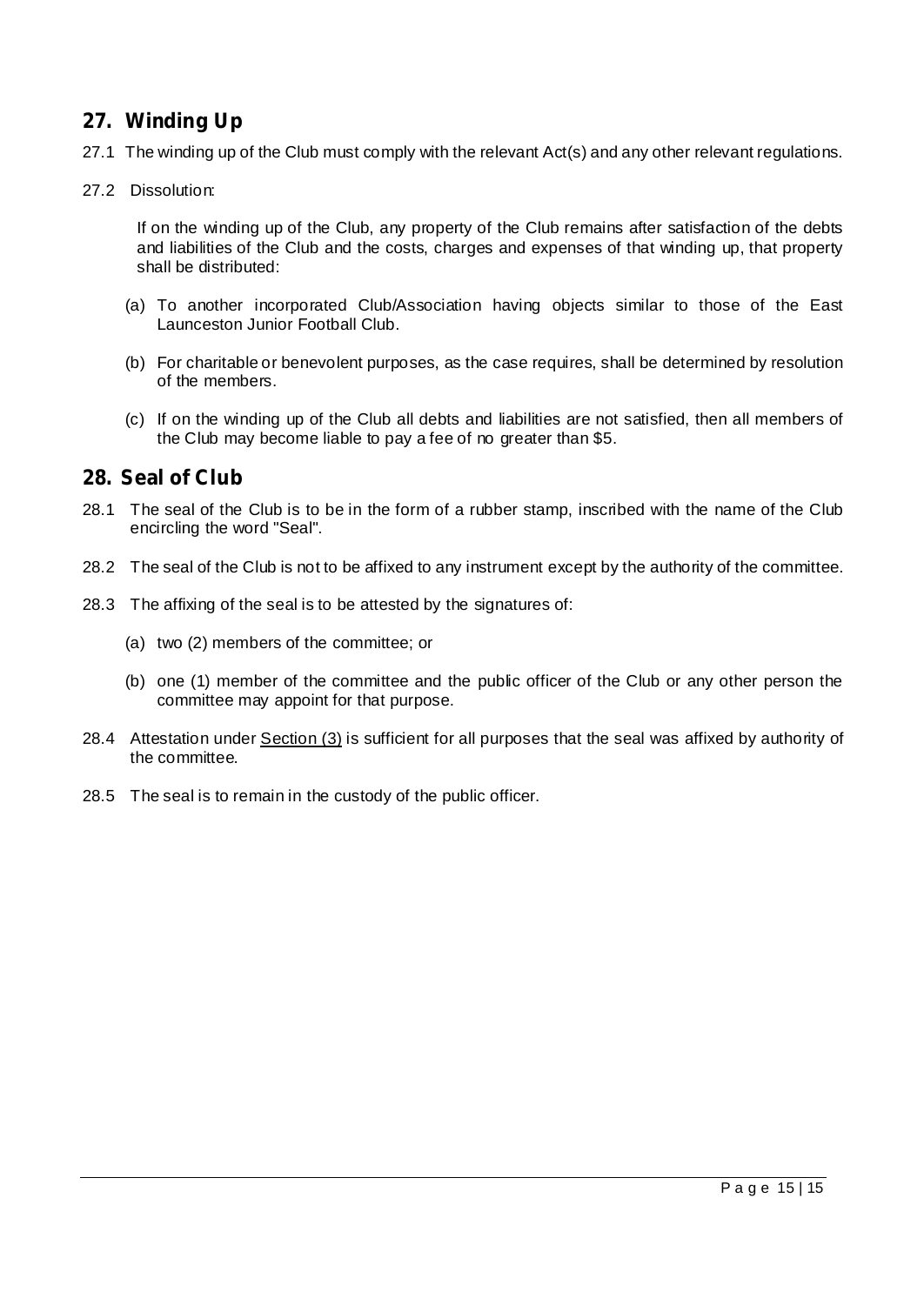## **ELIFC Special General Meeting** 2016 Constitution Vote Recording Sheet 20<sup>th</sup> September 2016 @ NTCA Club Room 55 Dowling Street, Launceston

| The below 2016 committee members/proxy have voted as below |                   |                 |           |            |  |  |  |  |  |
|------------------------------------------------------------|-------------------|-----------------|-----------|------------|--|--|--|--|--|
|                                                            |                   |                 |           |            |  |  |  |  |  |
| <b>Committee Member</b>                                    | Vote<br>In Favour | Vote<br>Against | Signature | Date       |  |  |  |  |  |
| <b>Karla Davey</b>                                         |                   |                 |           | 20/09/2016 |  |  |  |  |  |
| John Parker                                                |                   |                 |           | 20/09/2016 |  |  |  |  |  |
| Darren Herd (proxy vote - Wendy Hubbard)                   |                   |                 |           | 20/09/2016 |  |  |  |  |  |
| Liz Dixon                                                  |                   |                 | Eller     | 20/09/2016 |  |  |  |  |  |
| <b>Gilbert Taylor</b>                                      | $\sqrt{2}$        |                 |           | 20/09/2016 |  |  |  |  |  |
| <b>Grant Morris</b>                                        |                   |                 |           | 20/09/2016 |  |  |  |  |  |
| <b>Josh Williams</b>                                       |                   |                 |           | 20/09/2016 |  |  |  |  |  |
| Paul House (proxy vote - Phil O'Sign)                      |                   |                 |           | 20/09/2016 |  |  |  |  |  |
|                                                            |                   |                 |           | 20/09/2016 |  |  |  |  |  |

| Constitution | Accepted<br>へしし | <b>Rejected</b> |                          |                             |
|--------------|-----------------|-----------------|--------------------------|-----------------------------|
|              |                 | .               |                          | 20/09/2016                  |
|              |                 |                 | Secretary<br>John Parker | Date <sub>2</sub><br>$\sim$ |